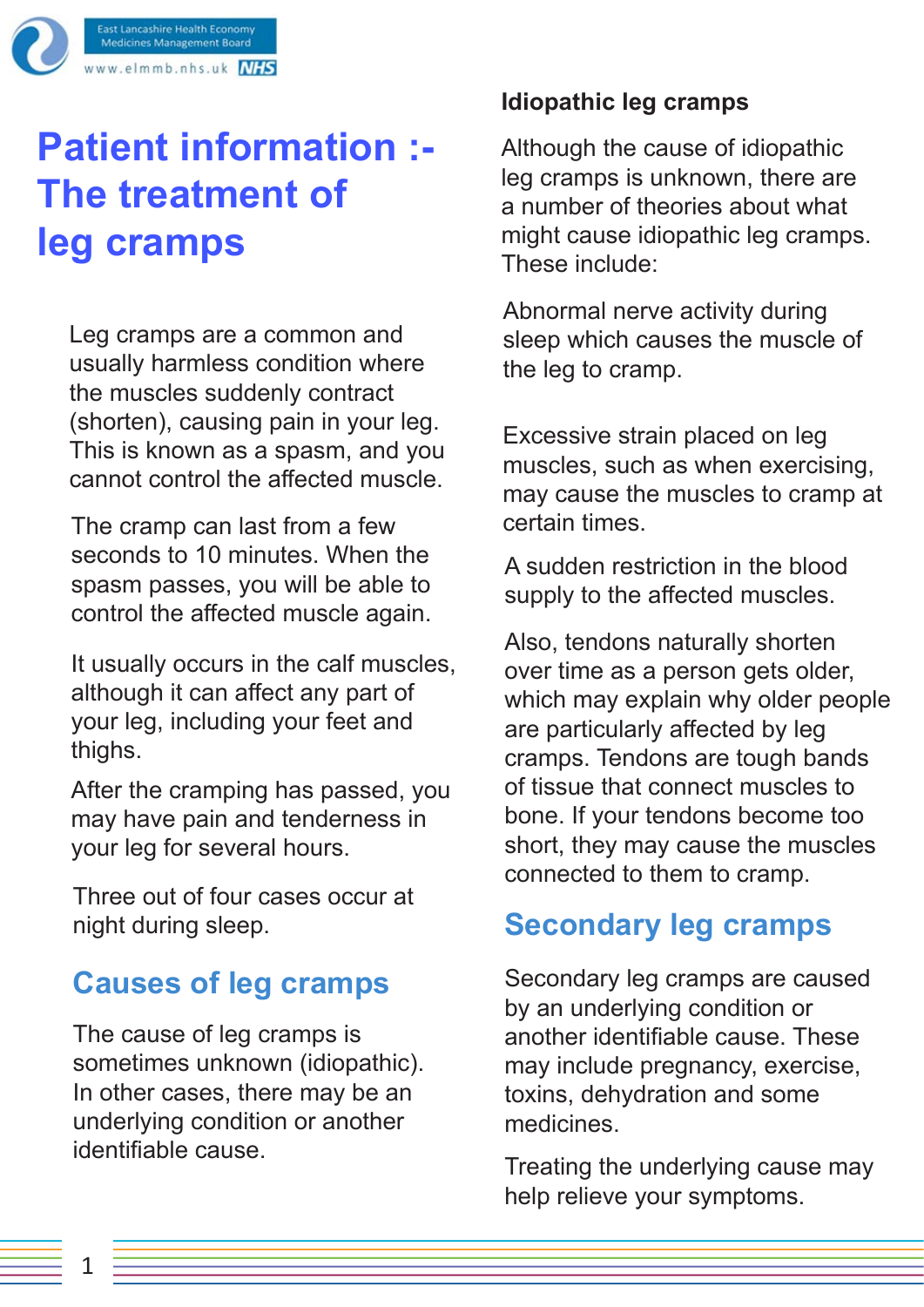## **Self Help**

Most cases can be treated with exercises. See diagrams below.

### **Exercises during cramps**

During an episode of leg cramp, stretch and massage the affected muscle.

For example, if the cramp is in your calf muscle:

Straighten your leg and lift your foot upwards, bending it at the ankle so that your toes point towards your shin (the front of your lower leg).

Walk around on your heels for a few minutes.

Stand with the front half of your feet on a step, with your heels hanging off the edge. Slowly lower your heels so that they are below the level of the step. Hold for a few seconds before lifting your heels back up to the starting position. Repeat a number of times

Lean forward against a wall with

your arms outstretched, about a meter (39 inches) from the wall. Keep the soles of your feet flat on the floor for five seconds. Repeat this exercise several times, for about five minutes

#### **Exercises to prevent cramps**

If you often get leg cramps, regularly stretching the muscles in your lower legs may help prevent the cramps or reduce their frequency.

For example, if your calf muscles are affected by cramps, the following exercise should be beneficial:

Stand about a meter away from a wall, lean forward with your arms outstretched to touch the wall while keeping the soles of your feet flat on the floor, hold this position for five seconds before releasing, repeat the exercise for five minutes three times a day, including one session just before you go to bed.

Stretch your calves before you go to bed each night - see stretching advice above or page 6 for some alternative stretches that can be useful especially after other forms of exercise.

2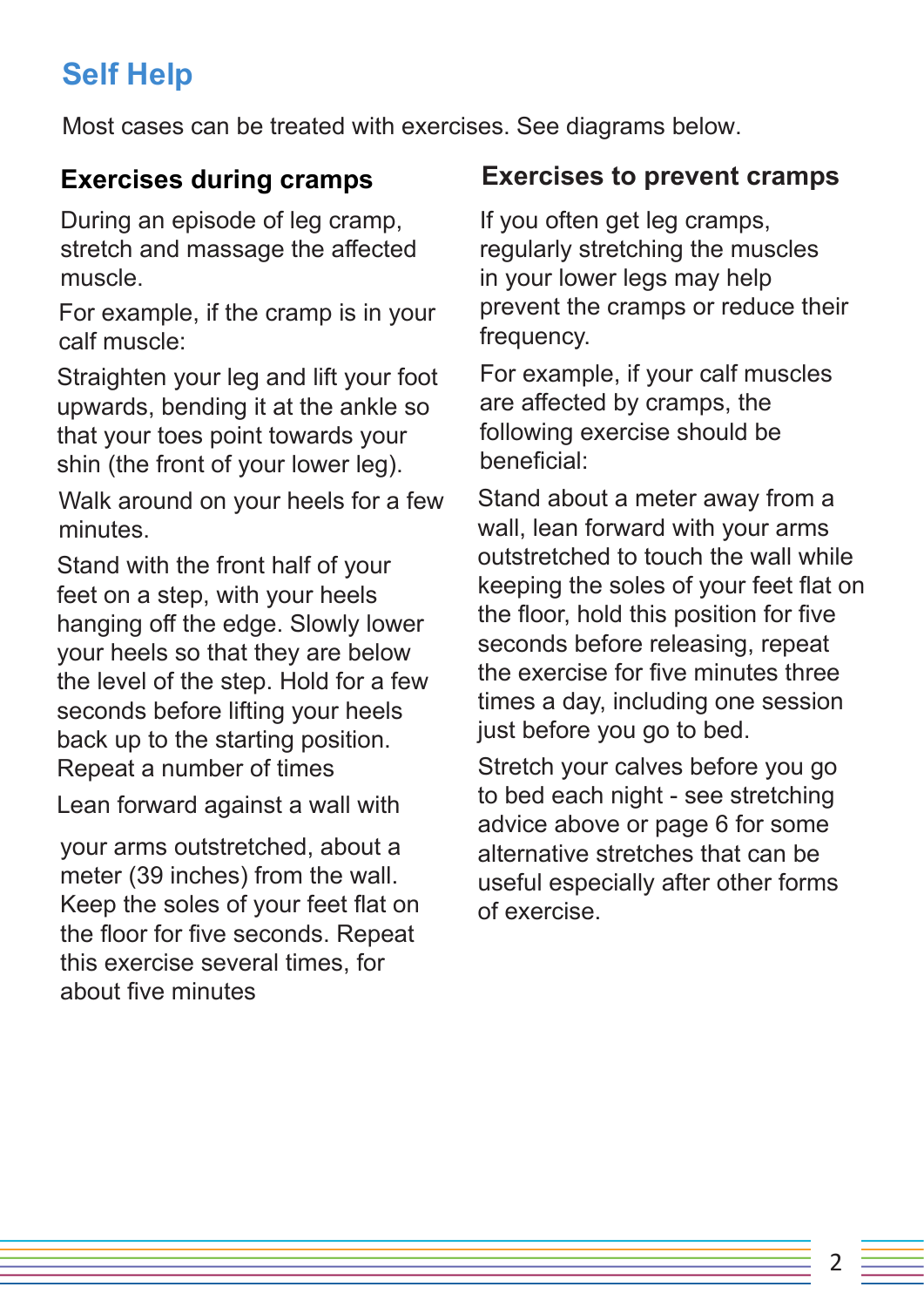## **Painkillers**

Most leg cramps come on suddenly and do not last very long. Therefore, painkillers are unlikely to help because the cramp will probably have passed before the drugs take effect. However, if a severe leg cramp leaves your muscle feeling tender afterwards, you could take an over-the-counter painkiller such as paracetamol or ibuprofen.

## **Quinine**

Quinine was originally designed as a medication to treat malaria. It can be moderately effective in reducing the frequency of leg cramps however, there is uncertainty about its long-term effectiveness and concerns about its safety.

## **Known side effects**

### **include:**

- Tinnitus (ringing in the ears) and impaired hearing
- Headaches
- Nausea (feeling sick) and upset stomach
- Disturbed vision
- Hot flushes
- Confusion

Never take more than the recommended dose of quinine. **An overdose of quinine can result in permanent blindness and death.**

Due to these potential risks your GP will only prescribe quinine if there is evidence that a potential benefit of treatment outweighs the risks.

It is recommended that quinine is only prescribed when:

You have tried the exercise techniques discussed above and they have not helped.

You have painful and/or frequent leg cramps which affect your quality of life.

In these circumstances, you may be prescribed a four week course of quinine. After this time if you have not gained any benefit, the treatment will be withdrawn. If you experience any of the side effects listed above, stop taking quinine and immediately contact your GP. It is recommended that treatment with quinine is interrupted approximately every 3 months to reassess the benefit. In patients taking quinine long term, a trial discontinuation may be considered, on the recommendation of a Government safety advisory.

3